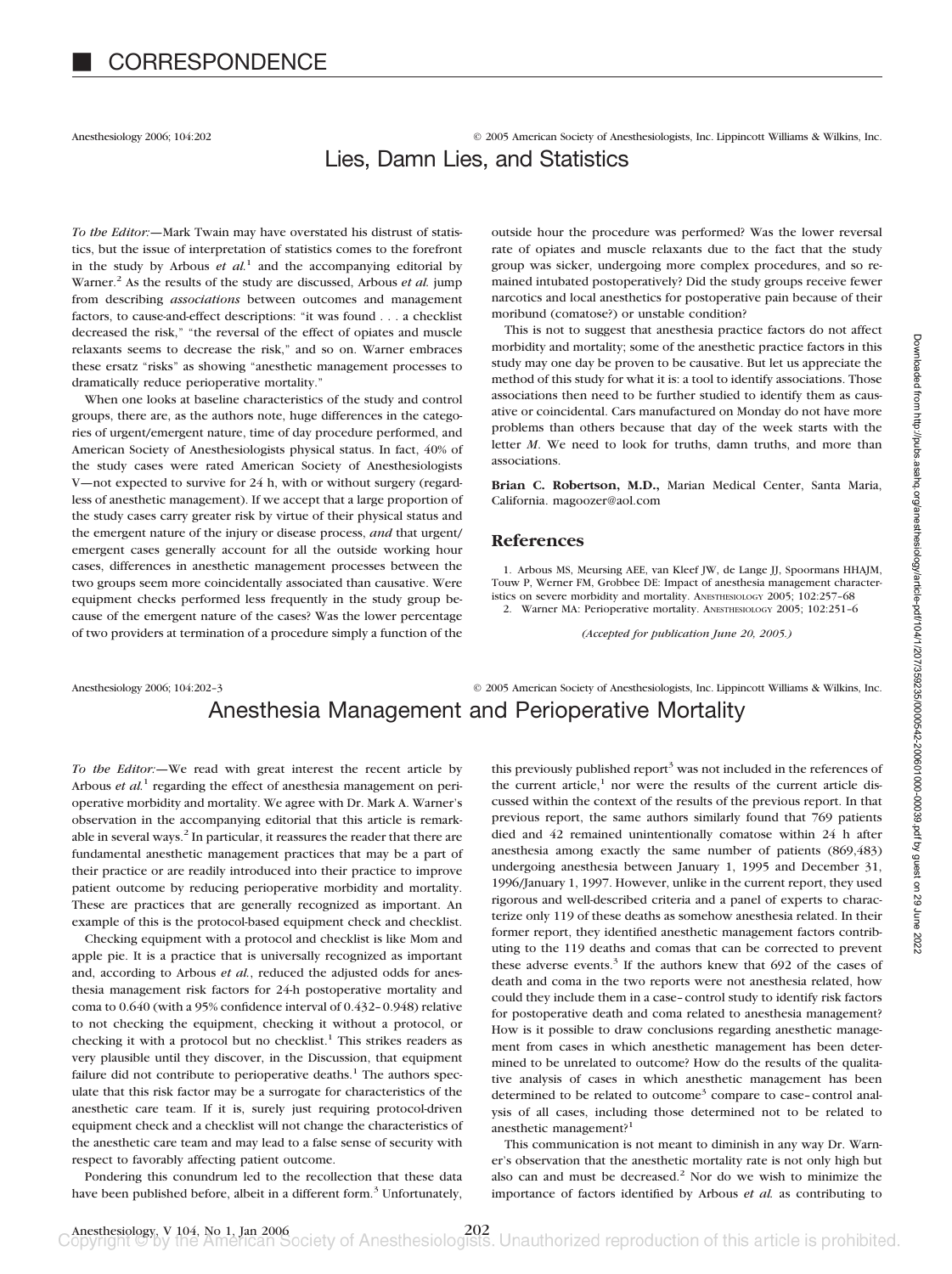patient safety.<sup>2</sup> However, we do wish to disabuse practitioners and administrators of the notion that implementing these simple anesthetic management principles will affect the anesthetic mortality rate unless or until a more definitive study of their contribution to anestheticrelated mortality and coma has been reported.

**Michael J. Avram, Ph.D.,\* Tom C. Krejcie, M.D.** \*Northwestern University Feinberg School of Medicine, Chicago, Illinois. mja190@northwestern.edu

#### **References**

1. Arbous MS, Meursing AEE, van Kleef JW, de Lange JW, Spoormans HHAJM, Touw P, Werner FM, Grobbee DE: Impact of anesthesia management characteristics on severe morbidity and mortality. ANESTHESIOLOGY 2005; 102:257–68

2. Warner MA: Perioperative mortality: Intraoperative anesthetic management matters. ANESTHESIOLOGY 2005; 102:251–2

3. Arbous MS, Grobbee DE, van Kleef JW, de Lange JJ, Spoormans HHAJM, Touw P, Werner FM, Meursing AEE: Mortality associated with anaesthesia: A qualitative analysis to identify risk factors. Anaesthesia 2001; 56:1141–53

*(Accepted for publication June 20, 2005.)*

Anesthesiology 2006; 104:203 © 2005 American Society of Anesthesiologists, Inc. Lippincott Williams & Wilkins, Inc.

# Anesthesia Risk Factors Not Proven by Case–Control Study

*To the Editor:*—I applaud Arbous *et al.*<sup>1</sup> for attempting a large multicenter study to identify anesthesia care factors that may cause mortality. However, the design of the study could allow for misleading conclusions. Failure to have controls of similar case type resulted in the conclusions that two anesthesia personnel at emergence, reversal of neuromuscular agents, postoperative pain medication, and no anesthesiologist relief were associated with less mortality.

My previous experience at a trauma center is that patients who die often have long surgery at night when anesthesiologists change shift. After surgery, the patient is kept intubated and transported to the recovery room without need of additional anesthesia personnel. The neuromuscular agents are not reversed, and the patient is often too unstable to receive opiate pain therapy. Proper selection of control cases would show that this method of anesthesia care did not cause the death of the patient.

There is an old joke that oxygen is the most dangerous anesthetic, because all trauma patients who receive only oxygen for major surgery die. It is no joke when the lack of proper controls in a study leads to conclusions that will be quoted to change proper anesthesia care. The editorial by Dr. Warner<sup>2</sup> was correct to state that case-control methodology does not prove that these are risk factors. This should have been stressed by Arbous *et al.*

**Kenneth A. Schmidt, M.D.,** Valley Hospital, Ridgewood, New Jersey. kschmidt99@aol.com

### **References**

1. Arbous MS, Meursing AEE, van Kleef JW, de Lange JJ, Spoormans HHAJM, Touw P, Werner FM, Grobbee DE: Impact of anesthesia management characteristics on severe morbidity and mortality. ANESTHESIOLOGY 2005; 102:257–68 2. Warner MA: Perioperative mortality: Intraoperative anesthetic management matters. ANESTHESIOLOGY 2005; 102:251–2

*(Accepted for publication June 20, 2005.)*

Anesthesiology 2006; 104:203 © 2005 American Society of Anesthesiologists, Inc. Lippincott Williams & Wilkins, Inc.

# Perioperative Morbidity and Mortality?

*To the Editor:—*While reading the article by Arbous *et al.*<sup>1</sup> and the accompanying editorial by Mark A. Warner, M.D.,<sup>2</sup> I was struck by a few important details and one important comment.

In a case–control study, it is of utmost importance that the controls be carefully matched to the cases to make any inference as to statistically significant differences between the two groups. In the article by Arbous *et al.*,<sup>1</sup> it is obvious that the cases are essentially American Society of Anesthesiologists class IV and V patients (69.8%) who underwent long, urgent operations (63.4%) often of major complexity (39.3%). These cases were individually matched only by sex and age with controls who were usually American Society of Anesthesiologists class I and II patients (78.4%) undergoing shorter elective operations (87.4%) that were almost entirely of minor or intermediate complexity (93.5%).

A small amount of effort might have controlled for these and more characteristics and given us a meaningful set of significant criteria to help anesthesiologists provide safer anesthesia to patients. As it is, the conclusions reached by the article are the equivalent of determining that the difference in taste between wine and vinegar has to do with the use of a cork and the size of the bottle.

In Warner's accompanying editorial, $<sup>2</sup>$  the editor could very well have</sup> used this article to show the failings of case-controlled studies and the importance of understanding the statistics before accepting the conclusions.

My comment comes from reading the editorial views expressed by Dr. Warner. We anesthesiologists enjoy the comparison between what we do and what commercial pilots do. Pilots can boast of a 6-sigma mortality rate, a feat few of us in anesthesia can claim. We steadfastly defend the use of ancillary anesthesia providers who are present alone during the greatest part of the anesthetic period. I wonder if any commercial pilot would even consider turning over the aircraft controls to the flight attendant, even though the plane is on auto pilot at 30,000 ft altitude, with the proviso "just call me if anything goes wrong."

**Julius R. Ivester, Jr., M.D.,** Roper Hospital, Charleston, South Carolina. ivester@aol.com

### **References**

1. Arbous MS, Meursing AEE, van Kleef JW, de Lange JJ, Spoormans HHAJM, Touw P, Werner FM, Grobbee DE: Impact of anesthesia management characteristics on severe morbidity and mortality. ANESTHESIOLOGY 2005; 102:257–68

2. Warner MA: Perioperative mortality: Intraoperative anesthetic management matters. ANESTHESIOLOGY 2005; 102:251–2

#### *(Accepted for publication June 20, 2005.)*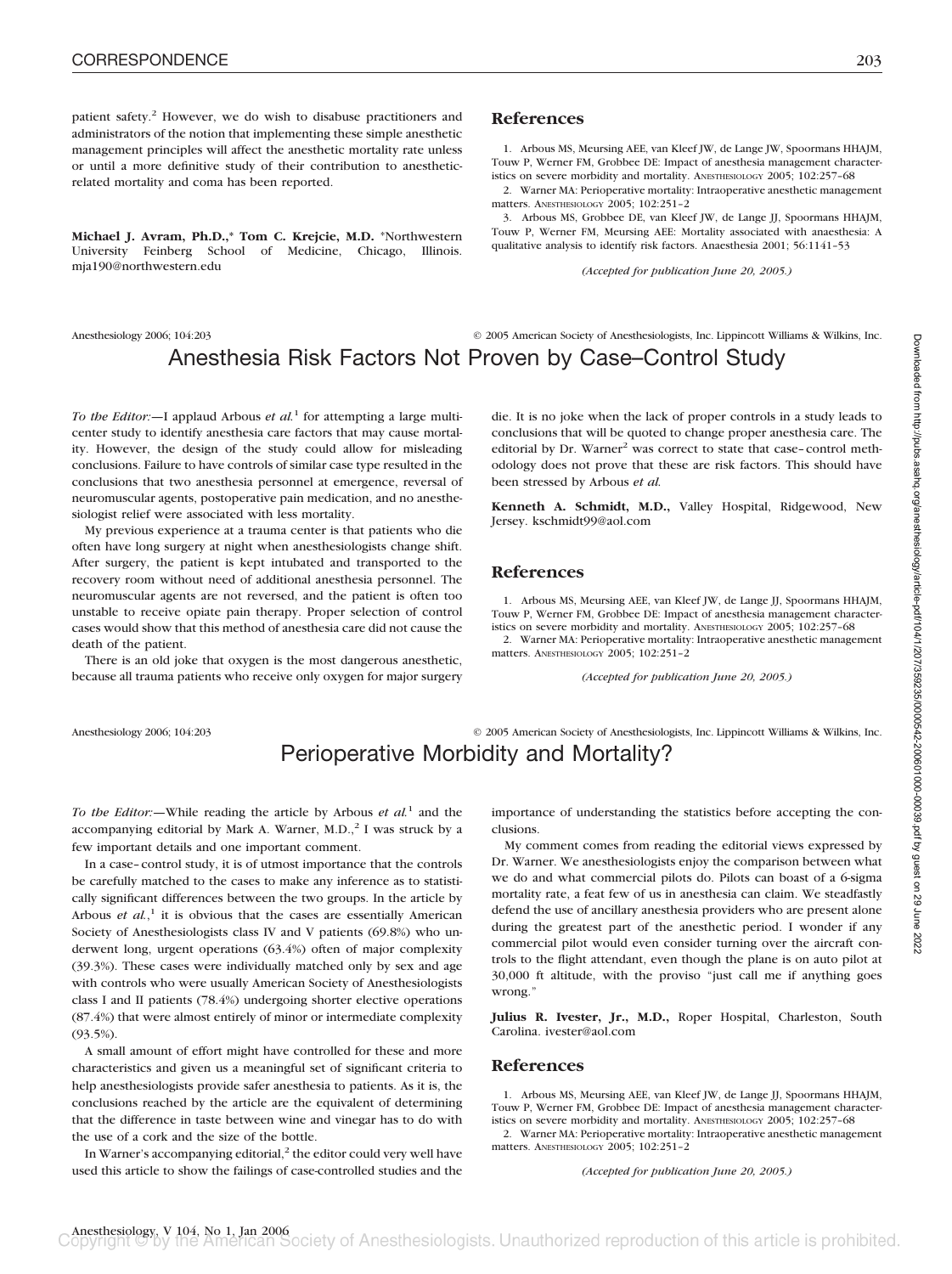Anesthesiology 2006; 104:204 © 2005 American Society of Anesthesiologists, Inc. Lippincott Williams & Wilkins, Inc.

## Impact of Anesthesia Management Characteristics on Severe Morbidity and Mortality: Are We Convinced?

*To the Editor:—*We read with great interest the article by Arbous *et al.*<sup>1</sup> Although we commend the authors for designing an ambitious and creative study to address this important topic, we do have several reservations about the study design, interpretation of the results, and hence the conclusion.

Because anesthetic mortality and serious morbidity are rare events, the use of a case–control design is very appropriate. Case–control studies usually include several controls for every case to increase the power of the study and to increase the likelihood that the conclusions will be valid.<sup>2</sup> In this study, the investigators used only one control per case (807 cases *vs.* 883 controls). A higher number of controls would have increased the probability that the controls were a representative sample of the entire cohort.

The main outcome in the study was death or coma within 24 h of surgery, an important and indisputable outcome measure. The limitation of this outcome is that many patients who experience perioperative complications die within days to weeks rather than within 24 h of surgery.3 Intraoperative management factors may impact their postoperative course and their eventual demise.

We understand that the investigators chose to limit the matching of controls only to age and sex to prevent bias and also to allow them to examine all factors affecting mortality in a multivariate model. The possible flaw with this approach in the context of their study is that American Society of Anesthesiologists (ASA) physical status classification is such a powerful confounding factor that it could have undermined their multivariate model. Most of the patients who died  $($  > 90%) had an ASA physical status of III–V. Fewer than 30% of the control patients had an ASA physical status of III–V (table 1).

This brings into question whether there were enough ASA physical status III–V patients in the control category to validate a multivariate calculation for other factors relating to mortality. This could have been addressed in two ways: The study could prospectively have enrolled only ASA physical status III–V patients, or many more control patients could have been included.<sup>4</sup>

In addition to presenting odds ratios for rare events, it is important to present the number needed to harm. For example, the investigators presented an odds ratio of 10:1 for preventing death by adopting a universal practice of reversing muscle relaxants. We made some assumptions and calculated that the number needed to harm for the entire cohort might be 1 in 25,000. This means that 25,000 people on average would have to have muscle relaxation not reversed to result in one additional death. The odds ratio for preventing death by having

*In Reply:—*I clearly appreciate Dr. Robertson's Mark Twain reference and his amplification of the limitations of case–control studies. However, I fear that his impressions of the article by Arbous *et al.*<sup>1</sup> and my editorial<sup>2</sup> are based on isolated statements contained within them. The isolated quotation of statements without appreciation or notation of full context can be misleading. Indeed, my editorial notes that ". . . a case–control methodology can be used to seek *possible* but *not proven* [emphasis added] risk factors." Further, ". . . the findings in [the Arbous] study support many plausible assumptions." Although I am likely biased, my statements do not seem to qualify as lies, much less as damn lies.

Drs. Avram and Krejcie are, as usual, absolutely correct that all statistical associations found using case–control methodology must be practically assessed in context and then subjected to more rigorous **Table 1. Distribution by American Society of Anesthesiologists Physical Status Classification**

| Group            | ASA I or II | ASA III-V | Total |
|------------------|-------------|-----------|-------|
| Dead (cases)     | 68          | 739       | 807   |
| Alive (controls) | 692         | 191       | 883   |
| Total            | 760         | 930       | 1.690 |

ASA - American Society of Anesthesiologists.

two anesthesia providers present for all inductions and emergences was 10:6. This may translate to an even larger number needed to harm than for not reversing muscle relaxants. The cost of providing two anesthesia providers for every anesthetic—no matter how minor the surgery and no matter how healthy the patient—would be staggering and may not result in many lives saved. A similar study focusing only on patients with an ASA physical status of III–V might be more useful in identifying which anesthetic management factors are most important in decreasing the likelihood of death among the sickest patients presenting for high-risk surgery.

Despite our reservations, we appreciate the study of Arbous *et al.* and believe that it raises important issues. In particular, we believe that separating anesthetic from surgical death is a false distinction. This study highlights the contention that multiple aspects of perioperative care and management may impact on postoperative outcome. This is a seminal study that is likely to be extensively quoted. It is important to highlight some of its limitations and to avoid overinterpretation of the findings.

**Guelay Bilen-Rosas, M.D.,\* Menelaos Karanikolas, M.D., Alex Evers, M.D., Michael Avidan, M.B.B.Ch.** \*Washington University Medical School, St. Louis, Missouri. bilenrog@msnotes.wustl.edu

#### **References**

1. Arbous MS, Meursing AEE, van Kleef JW, de Lange JJ, Spoormans HHAJM, Touw P,Werner FM, Grobbee DE: Impact of anesthesia management characteristics on sever morbidity and mortality. ANESTHESIOLOGY 2005; 102:257–68

2. Miettinen OSM: The "case control" study: Valid selection of subjects. J Chronic Dis 1985; 38:543–8

3. Harrison G: Death due to anesthesia at Groote Schuur Hospital, Cape Town—1956-1987: Part I. Incidence. S Afr Med J 1990; 77:412–5

4. Lagasse RS: Anesthesia safety: Model or myth? A review of the published literature and analysis of current original data. ANESTHESIOLOGY 2002; 97:1609–17

*(Accepted for publication June 20, 2005.)*

Anesthesiology 2006; 104:204-5 © 2005 American Society of Anesthesiologists, Inc. Lippincott Williams & Wilkins, Inc.

scrutiny in prospective studies to ascertain their validity. I thank Dr. Schmidt for supporting these contentions.

Finally, and to be perfectly candid, I do not know how to respond to Dr. Ivester's comment on aircraft personnel. My editorial had nothing to do with distinctions between types of anesthesia personnel. Therefore, his comment does not seem pertinent to the current issues unless he disagrees with my statement that ". . . immediate availability of anesthesiologists to help when needed... should be seriously considered when seeking opportunities to improve the perioperative outcomes of anesthetized patients." I personally believe that this statement is quite appropriate, important, and relevant to good patient care.

**Mark A. Warner, M.D.,** Mayo Clinic, Rochester, Minnesota. warner.mark@mayo.edu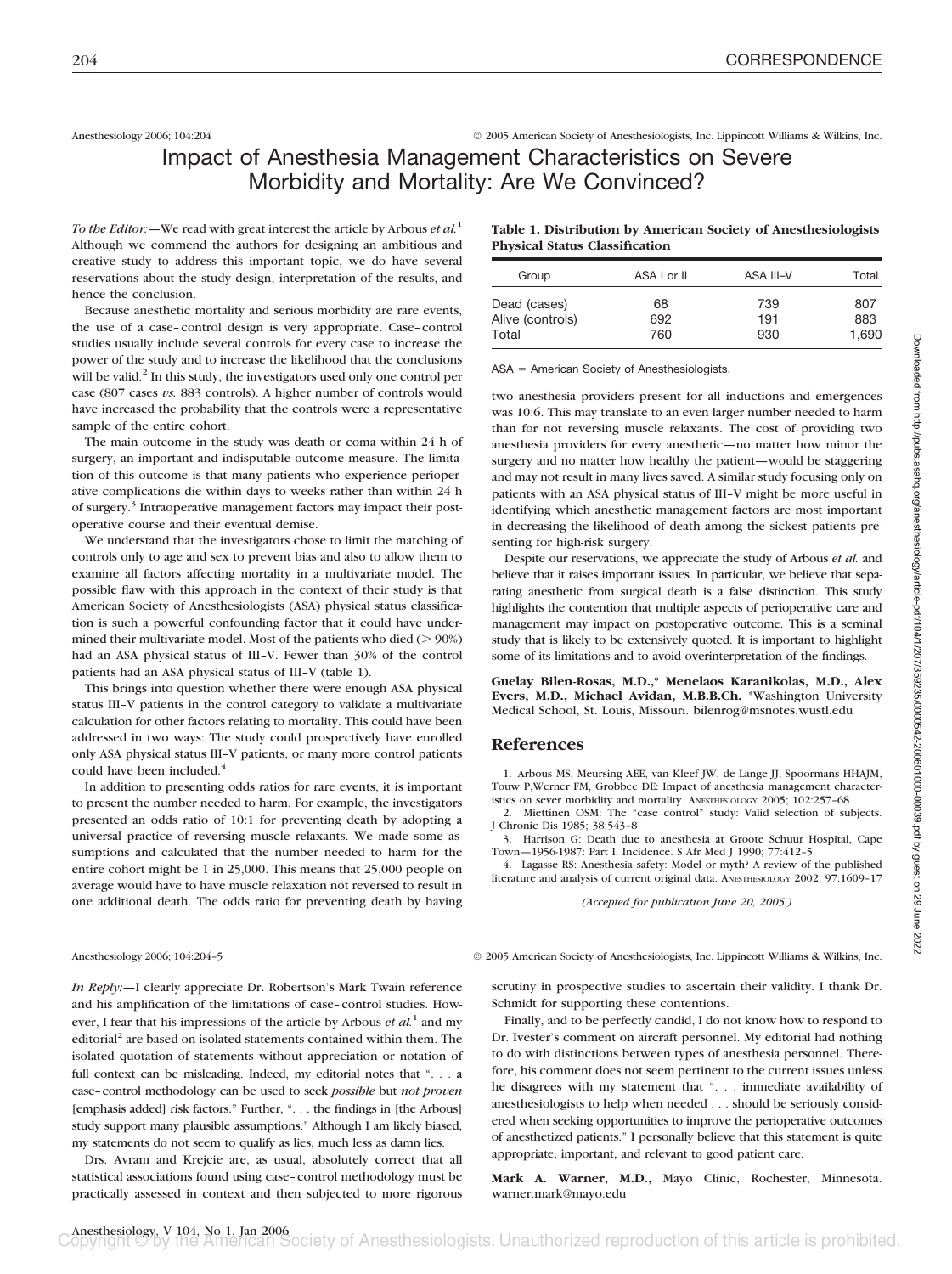#### **References**

1. Arbous MS, Meursing AEE, van Kleef JW, de Lange JJ, Spoormans HHAJM, Touw P, Werner FM, Grobbee DE: Impact of anesthesia management characteristics on severe morbidity and mortality. ANESTHESIOLOGY 2005; 102:257–68

*In Reply:—*We would like to express our thanks for the critical assessments of our article "Impact of Anesthesia Management Characteristics on Severe Morbidity and Mortality."1 All five letters address the same issue: Can causal associations be addressed in case–control studies, and should controls be fully matched to cases?

Observational studies have a record of successful contributions to medicine in establishing causal relations and increasing knowledge on pathogenesis, etiology, prognosis, and diagnosis (smoking and lung cancer, asbestos and mesotheliomas, long-term propofol infusion and cardiac failure).<sup>2,3</sup> For a rare outcome such as death after anesthesia, a casecontrol study is a particularly efficient research design. $4-6$  Our study, with the extensive collection of information on each anesthetic procedure of cases and controls, was not a fishing expedition, nor did the statistical analysis dredge for associations. It was based on previous knowledge of potential anesthesia management–related determinants of postoperative mortality that had previously been qualitatively addressed but rarely quantified, and on common sense. The risk factors that, in our study, were significantly and independently associated with postoperative mortality and severe morbidity confirm what many anesthesiologists suspect and support our previous knowledge. Like any study, whether observational or interventional, ours only increases the causal probability of previous views and decreases the size of the confidence interval. Consequently, intervention studies will need to confirm what we have found.

The second issue to be addressed is the marked lack of understanding of the principles of the case–control design as expressed in the letters—in particular, the erroneous view that confounding bias is reduced (as completely as possible) by matching of controls to the cases. Three questions should be addressed: (1) Should we have fully matched the controls; (2) can the risk factors in anesthetic management as observed in our study be explained by the fact that the cases were sicker, more frequent emergency cases outside working hours, and so on; and (3) is there evidence for important residual confounding? The answer to all of these questions is no.<sup>7-12</sup>

Controls in a case–control study should represent those at risk of becoming a case; they provide estimates of the background frequency of an exposure (such as anesthesia management–related factors) in individuals who are free of the outcome. Fortunately, cases and controls are different. There are several factors that cause someone admitted to surgery to become a case or stay a control. What is the consequence of attempts to match as completely as possible? A major part of the thus highly selected group of controls would comprise patients who should belong in a museum for being alive. Importantly, it would not have been possible to correct in the multivariate analysis for the matched factors, and it would be unclear which bias we had introduced of unknown factors by matching on a few known factors.

Two authors (Drs. Robertson and Schmidt) specifically raise the question of whether the difference we found in some anesthetic management factors between cases and controls could be explained by the fact that the cases were sicker, more frequent emergency cases outside working hours, and so on. Indeed, in this study, there should be concern that the condition of the patient (American Society of Anesthesiologists physical status classification) and the characteristics of the procedure (emergency, outside office hours) are potential confounders, because patient and procedure factors do influence anesthesia management and also affect outcome. However, rather than extensive matching, the proper way to address this issue in a case–control study is to measure the potential confounders and correct for them in the analysis. This is what we did. Indeed, introduction of important characteristics of patients and procedures did change the risk estimates related to anesthesia management factors, showing

2. Warner MA: Perioperative mortality: Intraoperative anesthetic management matters. ANESTHESIOLOGY 2005; 102:251–2

*(Accepted for publication June 20, 2005.)*

Anesthesiology 2006; 104:205–6 © 2005 American Society of Anesthesiologists, Inc. Lippincott Williams & Wilkins, Inc.

that they are confounders of the relation. There was, however, a limit to the effect and the number of relevant confounders. In our view, therefore, residual confounding was not an important issue in our study.

Apart from anesthesia management, the American Society of Anesthesiologists physical status classification was obviously and not surprisingly the most important determinant of outcome. The number of patients with American Society of Anesthesiologists physical status III–V among the controls was large enough for proper adjustments in the analysis (23%).

In our study, we planned a qualitative analysis and a quantitative analysis. Both have been published, and they convey fundamentally different information rather than a simple duplication of the same findings as suggested by Drs. Avram and Krejcie. $1,13$  It is interesting to compare both reports because they show marked agreement but also demonstrate that qualitative and quantitative analyses are complementary. The qualitative analysis looked at overall anesthetic management with all available information collected, as judged by a panel of anesthesiologists. In lengthy discussions, an opinion was formed about the extent of contribution of anesthesia to the fatal outcome. However, although on overall impression no major anesthesia management factors were found to have contributed to the death in 692 cases, they were included in the case–control study because they contain important information about anesthetic care (measured by an extended questionnaire and the anesthetic form) and reveal information that is difficult to extract in a qualitative analysis.

We hope to have addressed the letters to the editor to the satisfaction of the authors. We also hope that this response helps to support the important role of case–control methods in risk research an to a better understanding of its principles. This is not to neglect the point made by Dr. Warner in the editorial accompanying our findings. $14$ 

**M. Sesmu Arbous, M.D., Ph.D., Anneke E. E. Meursing, M.D., Ph.D., Jack W. van Kleef, M.D., Diederick E. Grobbee, M.D., Ph.D.\*** \*Julius Center for Health Sciences and Primary Care, University Medical Center Utrecht, and Dutch Association for Anesthesiology, Utrecht, The Netherlands. d.e.grobbee@jc.azu.nl

#### **References**

1. Arbous MS, Meursing AEE, van Kleef JW, de Lange JJ, Spoormans HHAJM, Touw P, Werner FM, Grobbee DE: ANESTHESIOLOGY 2005; 102:257–68

2. Rothman KJ, Greenland S: Causation and causal inference, Modern Epidemiology, 2nd edition. By Rothman, KJ, Greenland S. Philadelphia, Lippincott– Raven, 1998, pp 93–114

3. Cremer OL, Moons KGM, Bouman EAC, Kruijswijk JE, de Smet AGA, Kalkman CJ: Long-term propofol infusion and cardiac failure in adult head-injured patients. Lancet 2001; 357:117–8

4. Miettinen OS: Design of sampling of the base, Theoretical Epidemiology. Edited by Miettinen OSM. New York, John Wiley & Sons, 1985, pp 69–83

5. Miettinen OS: The "case-control" study: Valid selection of subjects. J Chronic Dis 1985; 38:543–8

6. Rothman KJ, Greenland S: Case-control studies, Modern Epidemiology, 2nd edition. By Rothman, KJ, Greenland S. Philadelphia, Lippincott–Raven, 1998, pp 93–114

7. Wacholder S, Silverman DT, McLaughlin JK, Mandel JS: Selection of controls in case-control studies: II. Types of controls. Am J Epidemiol 1992; 135:1029–41

8. Wacholder S, McLaughlin JK, Silverman DT, Mandel JS: Selection of controls in case-control studies: I. Principles. Am J Epidemiol 1992; 135:1019–28

9. Wacholder S, Silverman DT, McLaughlin JK, Mandel JS: Selection of controls in case-control studies: III. Design options. Am J Epidemiol 1992; 135:1042–50

10. Rothman KJ, Greenland S: Matching, Modern Epidemiology, 2nd edition. By Rothman KJ, Greenland S. Philadelphia, Lippincott–Raven, 1998, pp 147–61

11. Vandenbroucke JP: When are observational studies as credible as randomised trials? Lancet 2004; 363:1728–31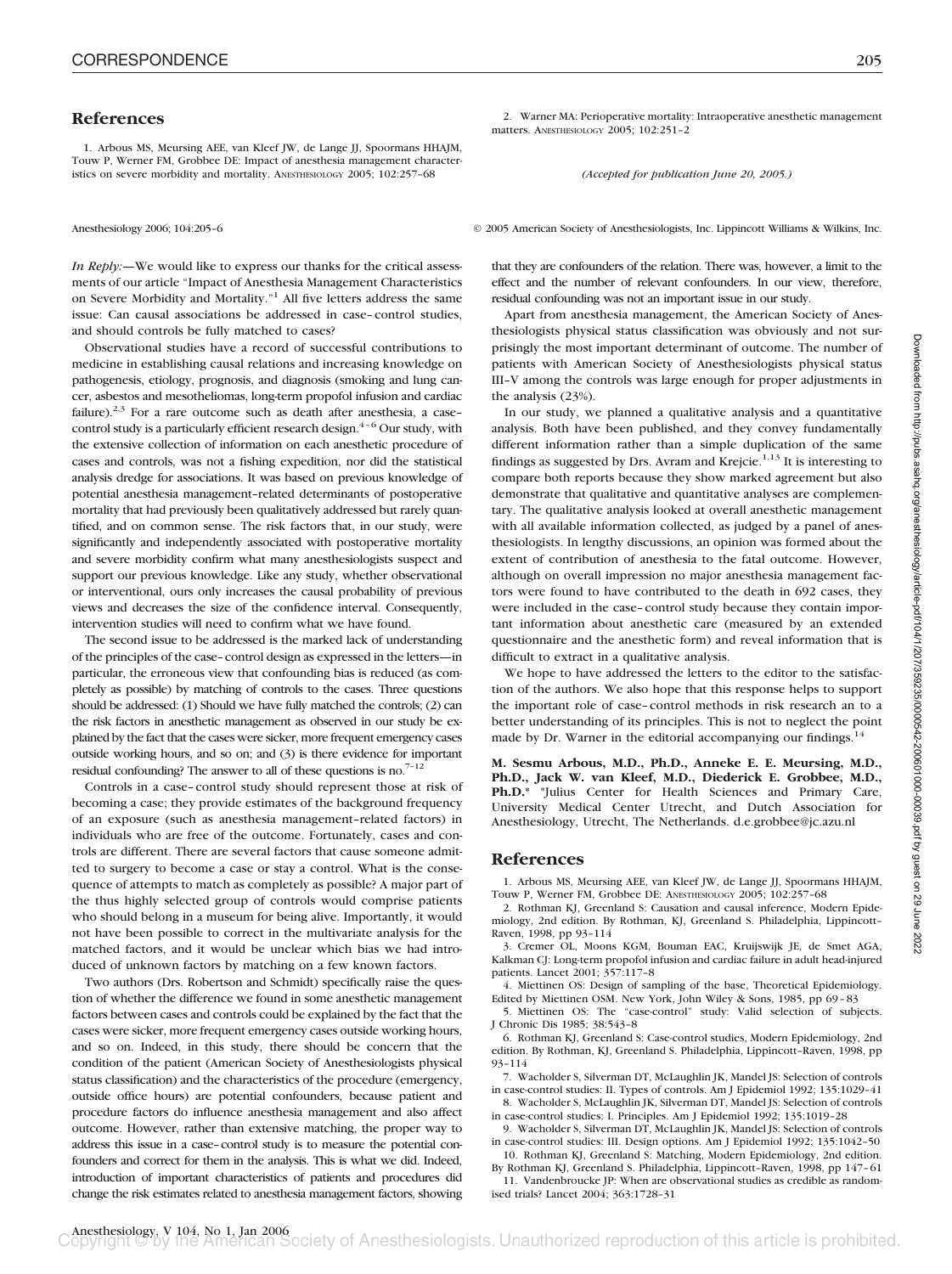12. Grimes DA, Schulz KF: Compared to what? Finding controls for a casecontrol studies. Lancet 2005; 365:1429–33

13. Arbous MS, Grobbee DE, van Kleef JW, de Lange JJ, Spoormans HHAJM, Touw P, Werner FM, Meursing AEE: Mortality associated with anaesthesia: A qualitative analysis to identify risk factors. Anaesthesia 2001; 56:1141–53

Anesthesiology 2006; 104:206 © 2005 American Society of Anesthesiologists, Inc. Lippincott Williams & Wilkins, Inc.

ment matters. ANESTHESIOLOGY 2005; 102:251–2

# Of Mice and Men and Type II Errors

*To the Editor:—*In response to the hypothesis that prolonged exposure of neonates to anesthetic drugs causes long-term neurocognitive deficits in humans, as it seems to do in mice and rats,<sup>1</sup> Soriano *et al.*<sup>2</sup> published a graph of the IQs at ages 4 and 8 yr of children who had undergone surgical repair of congenital heart defects as neonates using a standardized anesthetic regimen including high-dose barbiturates and opiates. Those IQ results were interpreted as showing "no significant differences between the study groups and the population norms."<sup>2</sup>

The graphical representations of the IQ data are not accurate, but the means and SDs can be obtained from table 5 of Ferranti *et al.*<sup>3</sup> At both 4 and 8 yr of age, the full-scale IQs of children exposed to sustained anesthesia as neonates were statistically significantly lower than population norms ( $P \le 0.0001$  and  $P \le 0.02$ , respectively). The 95% confidence interval at age 4 yr is 90.2–94.9, and the 95% confidence interval at age 8 yr is 94.7–99.5. The 95% confidence interval for age 8 yr includes the risk of an IQ decrement of one third of an SD. The 95% confidence interval at age 4 yr indicates that a one-third SD decrement is highly probable, and it includes the risk of a two-thirds SD decrement.

*In Reply:*—Dr. Hartung is correct in pointing out that we erroneously stated that there were "no significant differences between the study groups and population norms."1 The purpose of our letter to the editor was not to disprove the hypothesis that "data obtained in rodents apply to humans" in the context of anesthetic neurotoxicity and the developing brain. This phenomenon should be examined in a formal prospective case–control study in humans with validated outcome measures. The point that we wanted to make in the graph was that, despite the severity of cardiac lesions and the operative conditions (*i.e.*, hypoxia,<sup>2</sup> prolonged anesthesia/sedation, and circulatory arrest/support), the mean neurocognitive outcomes at 4 and 8 yr were somewhat lower but within the normal range of the normative values (100  $\pm$  15) of the general population.3,4 Delayed repair of congenital heart disease is associated with progressive decrement of cognitive function and justifies early surgical intervention in neonates.<sup>5</sup> These data are not a direct test of the neurocognitive effects of prolonged anesthesia/sedation in human neonates but should provide some impetus for further investigations. To paraphrase Shakespeare in *Love's Labour's Lost*, "Beauty is bought by judgment of the eye, not utt'red by base sale of chapmen's tongues."6 We acknowledge our utterance of incorrect statistical analysis of existing data and stand corrected. However, there are no existing human experimental data that clearly demonstrate the neurotoxic effect of anesthetics in pediatric patients.

Downloaded from http://pubs.asahq.org/anesthesiology/article-pdf/104/1/207/359235/0000542-200601000-00039.pdf by guest on 29 June 2022

Statistical significance notwithstanding, clinical significance is often in the eye of the beholder. In the eye of this beholder, these data do not argue against the hypothesis that the data obtained in rodents apply to humans.

14. Warner MA: Perioperative mortality: Intraoperative anesthetic manage-

*(Accepted for publication June 20, 2005.)*

**John Hartung, Ph.D.,** State University of New York, Brooklyn, New York. john.hartung@downstate.edu

### **References**

1. Olney JW, Young C, Wozniak DF, Ikonomidou C, Jevtovic-Todorovic V: Anesthesia-induced development neuroapoptosis: Does it happen in humans? ANESTHESIOLOGY 2004; 101:273–5

2. Soriano SG, Anand KJ, Rovnaghi CR, Hickey PR: Of mice and men: Should we extrapolate rodent experimental data to the care of human neonates? ANES-THESIOLOGY 2005; 102:866–8

3. De Ferranti S, Gauvreau K, Hickey PR, Jonas RA, Wypij D, du Plessis A, Bellinger DC, Kuban K, Newburger JW, Laussen PC: Intraoperative hyperglycemia during infant cardiac surgery is not associated with adverse neurodevelopmental outcomes at 1, 4, and 8 years. ANESTHESIOLOGY 2004; 100:1345-52

*(Accepted for publication August 30, 2005.)*

Anesthesiology 2006; 104:206 © 2005 American Society of Anesthesiologists, Inc. Lippincott Williams & Wilkins, Inc.

**Sulpicio G. Soriano, M.D.,\* Paul R. Hickey, M.D.** \*Children's Hospital Boston, Boston, Massachusetts. sulpicio.soriano@childrens.harvard.edu

#### **References**

1. Soriano SG, Anad KJ, Rovnaghi CR, Hickey PR: Of mice and men: Should we extrapolate rodent experimental data to the care of human neonates? ANESTHESI-OLOGY 2005; 102:866–8

2. Bass JL, Corwin M, Gozal D, Moore C, Nishida H, Parker S, Schonwald A, Wilker RE, Stehle S, Kinane TB: The effect of chronic or intermittent hypoxia on cognition in childhood: A review of the evidence. Pediatrics 2004; 114:805–16

3. Bellinger DC, Wypij D, Kuban KC, Rappaport LA, Hickey PR, Wernovsky G, Jonas RA, Newburger JW: Developmental and neurological status of children at 4 years of age after heart surgery with hypothermic circulatory arrest or low-flow cardiopulmonary bypass. Circulation 1999; 100:526–32

4. Bellinger DC, Wypij D, du Duplessis AJ, Rappaport LA, Jonas RA, Wernovsky G, Newburger JW: Neurodevelopmental status at eight years in children with dextro-transposition of the great arteries: The Boston Circulatory Arrest Trial. J Thorac Cardiovasc Surg 2003; 126:1385–96

5. Newburger JW, Silbert AR, Buckley LP, Fyler DC: Cognitive function and age at repair of transposition of the great arteries in children. N Engl J Med 1984; 310:1495–9

6. Shakespeare W: Love's Labour's Lost. Act II, Scene i. 1598

*(Accepted for publication August 30, 2005.)*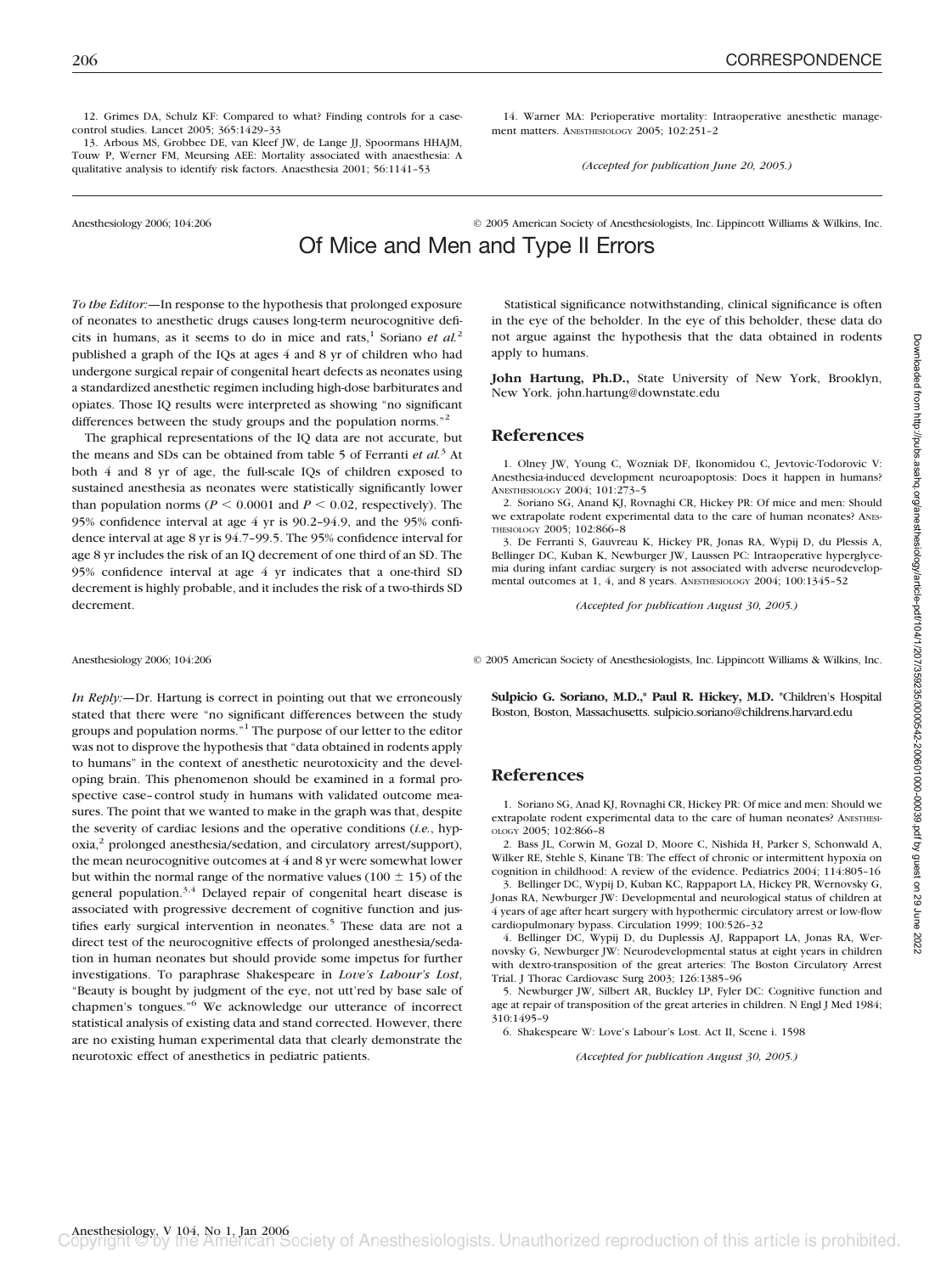## Interscalene Block Superior to General Anesthesia

*To the Editor:—*I read with interest the article by Hadzic *et al.*<sup>1</sup> about the use of interscalene block compared with general anesthesia for outpatient rotator cuff surgery. Although I agree that there are advantages to using nerve block anesthesia for outpatient shoulder surgery, I believe the comparator group receiving general anesthesia in the current Clinical Investigation<sup>1</sup> was a recipe for failure. I am not surprised by the 16% hospital admission rate for refractory pain observed in those patients receiving general anesthesia. I would hope with our current understanding of the pathophysiology of acute pain that we as anesthesiologists will offer our patients more effective perioperative analgesic techniques. I was surprised that the current clinical investigation failed to use nonopioid analgesics, including nonsteroidal antiinflammatory drugs, in a multimodal approach to perioperative pain management as outlined by the recent American Society of Anesthesiologists Practice Guidelines for acute pain management in the perioperative setting state.2 A more aggressive preventive multimodal pharmacologic approach<sup>3</sup> including the use of nonsteroidal antiinflammatory drugs, acetaminophen, intraarticular local anesthetics, opioids, and  $\alpha_2$  agonists and postoperative cold therapy may have resulted in a less dramatic benefit compared with interscalene block. Failure to do

so may result in inadequate analgesia for our patients, as demonstrated in the current study by Hadzic *et al.*<sup>1</sup>

**Scott S. Reuben, M.D.,** Baystate Medical Center and the Tufts University School of Medicine, Springfield, Massachusetts. scott.reuben@bhs.org

#### **References**

1. Hadzic A, Williams BA, Karaca PE, Hobeika P, Unis G, Dermksian J, Yufa M, Thys DM, Santos AC: For outpatient rotator cuff surgery, nerve block anesthesia provides superior same-day recovery over general anesthesia. ANESTHESIOLOGY 2005; 102:1001–7

2. Ashburn MA, Caplan RA, Carr DB, Connis RT, Ginsberg B, Green CR, Lema MJ, Nickinovich DG, Rice LJ: Practice guidelines for acute pain management in the perioperative setting: An updated report by the American Society of Anesthesiologists Task Force on Acute Pain Management. ANESTHESIOLOGY 2004; 100: 1573–81

3. Reuben SS, Gutta SB, Maciolek H, Sklar J: Effect of initiating a multimodal analgesic regimen upon patient outcomes after anterior cruciate ligament reconstruction for same-day surgery: A 1200-patient case series. Acute Pain 2004; 6:87–93

*(Accepted for publication August 30, 2005.)*

Anesthesiology 2006; 104:207 © 2005 American Society of Anesthesiologists, Inc. Lippincott Williams & Wilkins, Inc.

## Benefits of Regional Anesthesia over General Anesthesia for Outpatient Rotator Cuff Surgery

*To the Editor:—*I read with interest and am in full agreement with the findings of Hadzic *et al.*<sup>1</sup> regarding the benefits of regional over general anesthesia for outpatient rotator cuff surgery. Patients undergoing shoulder surgery during interscalene block (ISB) anesthesia and intraoperative sedation were able to bypass phase I postanesthesia care unit in greater numbers that patients receiving general anesthesia (GA). In addition, regional anesthesia resulted in fewer unplanned hospital admissions, a faster time to discharge, fewer adverse events (including nausea, vomiting, sore throat), and greater patient satisfaction. None of the patients in the ISB group required treatment for pain before discharge home, whereas 80% of patients in the GA group required pain management despite wound infiltration and intraarticular instillation of local anesthetic by the surgeon.

However, the authors seem to have overlooked a study published by us out of Columbia University Medical Center (formerly Columbia-Presbyterian Medical Center) in which we reviewed 103 consecutive patients who underwent shoulder arthroscopic surgery during either GA or ISB anesthesia with sedation between August 1988 and March 1990.<sup>2</sup> Before the primary author's arrival at Columbia-Presbyterian Medical Center in July 1989, most shoulder surgery was performed during GA. The use of ISB anesthesia was subsequently encouraged, and the benefits were so obvious that within a short time, the suggestion that GA be used for shoulder surgery was met with a great degree of resistance from the surgeons. As with the study of Hadzic *et al.*, we found that the benefits of ISB over GA for shoulder surgery included a shorter hospital stay, fewer unplanned admissions, fewer adverse events, and greater patient satisfaction.<sup>2</sup>

The comments by Hadzic *et al.*<sup>1</sup> regarding the study by Weber and Jain<sup>3</sup> are certainly valid and are supported by similar comments in our study regarding perceived disadvantages of regional anesthesia. With respect to the time factor, regional anesthesia is performed at Columbia University Medical Center in a "block room" before the patient's entry into the operating room. After completion of the operative

procedure, the patient is wide awake, pain free, without GA-associated side effects, and ready to be discharged to the postanesthesia care unit immediately after placement of the surgical dressing, *i.e.*, time is *saved* when the practice of regional anesthesia is optimized. Weber and Jain<sup>3</sup> reported a 13% incidence of failed ISB, and 92% of patients required additional opioid analgesics after ISB. This high percentage of patients requiring postoperative opioid analgesics raises the question as to how successful the ISBs were, because it is most unusual for a patient to require any form of analgesia in the postoperative period after an ISB for shoulder surgery until the effect of the local anesthetic has worn off. Adequate training and experience certainly play a major role in the success as well as the complication rate associated with regional anesthesia.

At Columbia University Medical Center, we would have a great deal of difficulty attempting to perform a study similar to that performed by Hadzic *et al.*<sup>1</sup> because approval by the surgeons to perform shoulder surgery during GA as part of a study would be all but impossible. Hence, the study by Hadzic  $et$   $al$ <sup>1</sup> is an extremely welcome reminder of the benefits of regional over general anesthesia for shoulder surgery.

**Anthony R. Brown, M.B., Ch.B., F.F.A.(S.A.),** Columbia University, New York, New York. arb6@columbia.edu

### **References**

1. Hadzic A, Williams BA, Karaca PE, Hobeika P, Unis G, Dermksian J, Yufa M, Thys DM, Santos AC: For outpatient rotator cuff surgery, nerve block anesthesia provides superior same-day recovery over general anesthesia. ANESTHESIOLOGY 2005; 102:1001–7

2. Brown A, Weiss R, Greenberg C, Flatow E, Bigliani L: Interscalene block for shoulder arthroscopy: Comparison with general anesthesia. Arthroscopy 1993; 9:295–300

3. Weber SC, Jain R: Scalene regional anesthesia for shoulder surgery in a community setting: An assessment of risk. J Bone Joint Surg Am 2002; 84-A: 775–9

*(Accepted for publication August 30, 2005.)*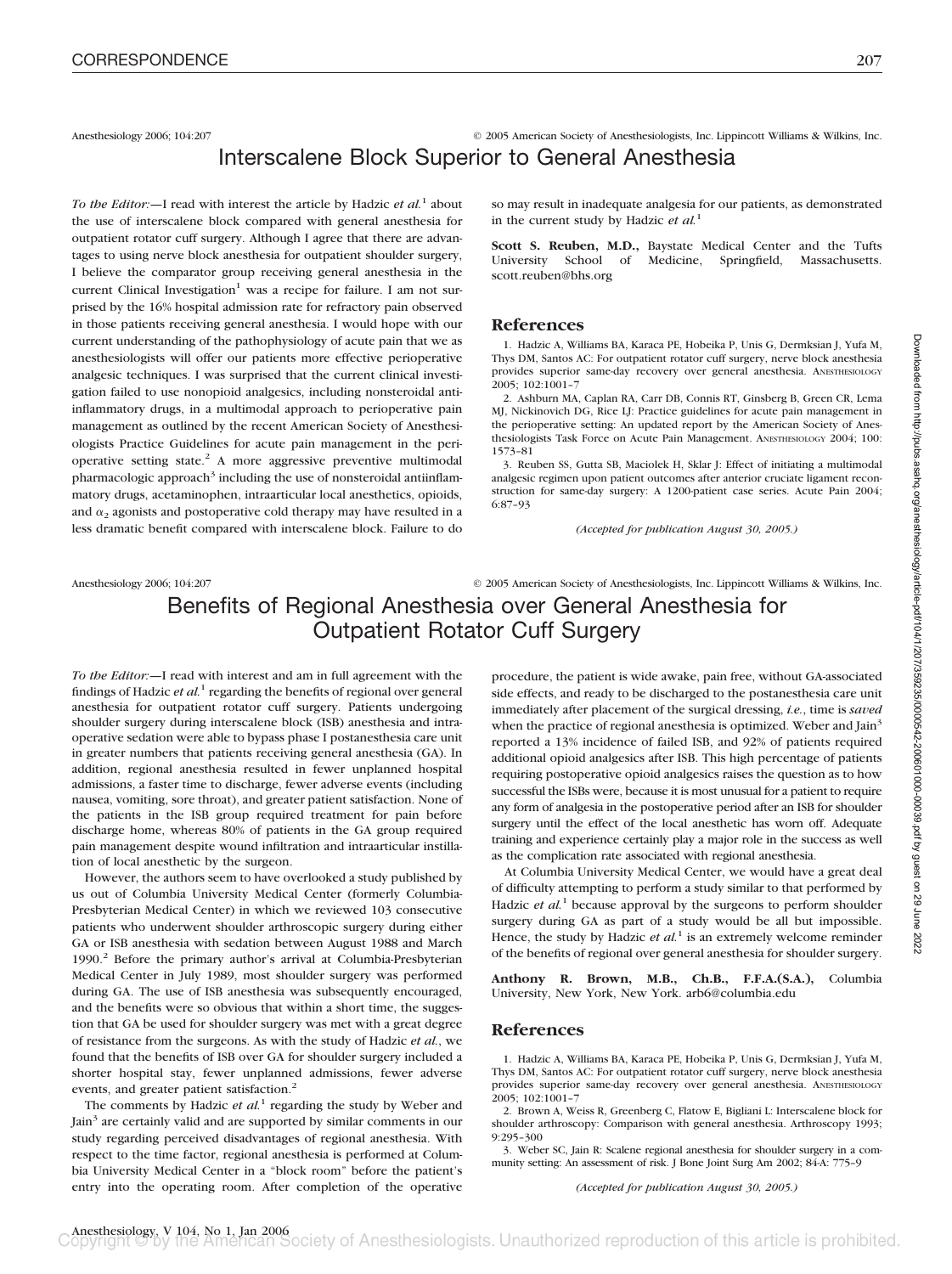Anesthesiology 2006; 104:208 © 2005 American Society of Anesthesiologists, Inc. Lippincott Williams & Wilkins, Inc.

## Interscalene Block Superior to General Anesthesia: A Discussion of the Conclusions Regarding These Two Anesthesia **Techniques**

*To the Editor:—*We read with interest the article by Hadzic *et al.*<sup>1</sup> regarding the use of scalene regional anesthesia in rotator cuff surgery. Any prospective, randomized study on this topic is to be applauded, although Kinnard *et al.*<sup>2</sup> also performed a prospective randomized study in 1994. We had a number of questions about the study of Hadzic *et al.* Rotator cuff repair can be performed with a variety of techniques, and the type of technique—arthroscopic, mini-open, or open—must be described in the method section, because randomization does not guarantee that equal numbers would be presented in each group. All arthroscopic rotator cuff repair in particular does not require any extraordinary efforts to manage perioperative pain and might have changed the results of this study. Clearly the physicians, nursing staff, and patients could not possibly have been blinded to the presence of a paralyzed, anesthetic extremity, and the study for this reason is not blinded. The term "light sleep" might be better defined, because some might define these patients as having both scalene and general anesthesia. The 16% rate of admission for general anesthesia for rotator cuff surgery is quite atypical and worrisome; in an outpatient center, any persistent rate of admission of more than 10% of patients would cause the facility to be disaccredited by the Joint Commission on Accreditation of Healthcare Organizations. The study clearly states that after discharge, there was no difference between the two techniques of any kind except for the patient choice to do the same technique again, a difficult decision for a patient who has had experience with only one of the two techniques.

Our greatest concern was over cost analysis and the discussion of complications. One of the most difficult sections of our article was the discussion of cost of general *versus* regional anesthesia.<sup>3</sup> In our institution, scalene regional anesthesia resulted in an increased cost of \$1,507. The modest savings reported in this study generated by bypassing the phase 1 postanesthesia care unit would not offset this. In most outpatient centers, the phase 1 and phase 2 postanesthesia care unit patients would be commingled, with no savings generated at all. Serious complications remain the primary concern with scalene blocks. Although experience does decrease the rate of complications, it does not obviate them. One of the two neurologic injuries reported

*In Reply:—*We thank Dr. Reuben for his comment and agree with him in that a more aggressive preventative approach to multimodal pain management may have affected the outcome of our study. Our study however, was designed before the Practice Guidelines for Acute Pain Management in the Perioperative Setting were published by the American Society of Anesthesiologists Task Force on Acute Pain Management.<sup>1</sup> Regardless, without a trial comparing interscalene block (ISB) *versus* general anesthesia and incorporating such a multimodal approach in patients having outpatient rotator cuff surgery, any discussion regarding the outcome can be only speculative.

We thank Dr. Brown for his comments and agree with his remarks. We would also like to apologize for failing to cite the report by Dr. Brown *et al.*<sup>2</sup>; this publication simply did not come up in our literature search.

We thank Drs. Weber, Parise, and Jain for taking an interest in our study.3 For the sake of completeness, we would like to clarify the terminology used—Drs. Weber, Parise, and Jain repeatedly use the

in our study occurred at a leading clinic with significant experience in regional anesthesia,<sup>3</sup> and the serious complication reported by Tetzlaff *et al.*<sup>4</sup> occurred at Cleveland Clinic after a report of several hundred successful blocks. The authors freely admit that their study was underpowered to make a conclusion about a variety of outcomes of the study. Statistical analysis shows that their study would have required 103 patients in the block group to detect a 3.6% difference in their complication rate with a 95% confidence level. Because this is the difference in complication rates reported between their study and ours, their study is underpowered to make the conclusion that their complication rate is significantly different from ours as well.

The primary problem remains the rare but measurable rate of serious complications present in all large studies. Any single significant complication would offset the modest improvement in perioperative pain control. As recent lively discussions on this topic at the 2004 American Shoulder and Elbow Surgeons' meeting (New York, New York, September 29, 2004 through October 02, 2004) can attest, this subject is far from closed.

**Stephen C. Weber, M.D.,\* Carol A. Parise, Ph.D., Ritu Jain, M.D.** \*Sacramento Knee and Sports Medicine, Sacramento, California. webersc@earthlink.net

#### **References**

1. Hadzic A, Williams BA, Karaca PE, Hobeika P, Unis G, Dermksian J, Yufa M, Thys DM, Santos AC: For outpatient rotator cuff surgery, nerve block anesthesia provides superior same-day recovery over general anesthesia. ANESTHESIOLOGY 2005; 102:1001–7

2. Kinnard P, Truchon R, St-Pierre A, Montreuil J: Interscalene block for pain relief after shoulder surgery: A prospective randomized study. Clin Orthop 1994; 304:22–4

3. Weber SC, Jain R: Scalene regional anesthesia for shoulder surgery in a community setting: A critical assessment of risk. J Bone Joint Surg. 2002; 84A: 775–9

4. Tetzlaff JE, Dilger J, Yap E, Brems J: Idiopathic brachial plexitis after total shoulder replacement with interscalene brachial plexus block. Anesth Analg 1997; 85:644–6

*(Accepted for publication August 30, 2005.)*

Anesthesiology 2006; 104:208-9 © 2005 American Society of Anesthesiologists, Inc. Lippincott Williams & Wilkins, Inc.

term *scalene anesthesia*; the proper term is *interscalene block*. <sup>4</sup> More importantly however, their comments are in sharp contradiction to the available literature including their own data.<sup>5</sup> Drs. Weber, Parise, and Jain say that rotator cuff repair does not require "any extraordinary efforts to manage perioperative pain" and that the 16% admission rate for pain management in our study is unacceptable. In their own report, however, 170 (78%) of 218 patients had rotator cuff repair, of which 92% were admitted and required parenteral narcotics.<sup>5</sup>

Both in their publication and in this letter, Drs. Weber, Parise, and Jain repeatedly emphasize the risk of neurologic complications related to ISB and support their concerns by citing a report by Tetzlaff *et al.*<sup>6</sup> However, as the title of the publication by Tetzlaff *et al.* indicates, they did not describe a neurologic complication of ISB, but an unusual case of idiopathic brachial plexitis.

We are also not surprised that these authors had difficulty with correlating the cost analysis that we presented in the Discussion section to the description of patient charges in their own article.<sup>5</sup> The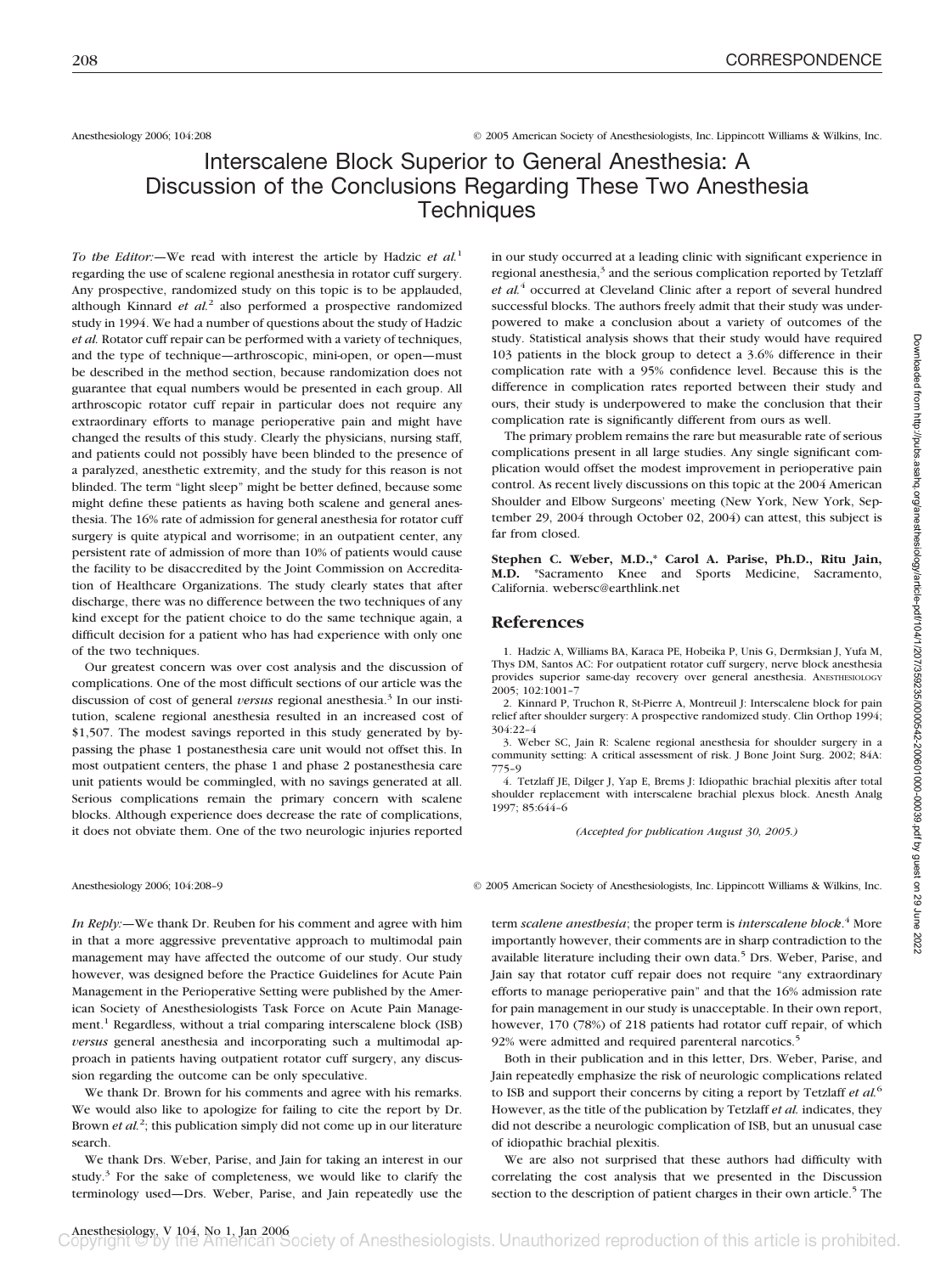cited references in our article<sup>7,8</sup> used economic models based on complex, transformed regression, whereas the cost analysis by Weber *et al.* directed no attention to the distinction between costs and charges,<sup>9</sup> let alone the necessary econometric statistical maneuvers thereafter.<sup>10-13</sup>

Our study was not a repetition of that by Kinnard *et al.*<sup>14</sup> In our study, patients received general anesthesia *or* ISB. In the study by Kinnard *et al.*, *all* patients received general anesthesia with or without ISB at the end of surgery. The findings by Kinnard *et al.* are also in sharp contrast to those of Drs. Weber and Jain.<sup>5</sup> Kinnard *et al.* concluded that the use of ISB was without complications, significantly improved the postoperative comfort, and reduced the need for hospitalization after shoulder surgery. These findings prompted Kinnard *et al.* to institute routine use of ISB for all outpatient shoulder procedures at their institution and suggest the same to the readership, whereas Drs. Weber and Jain reemphasize the dangers and limitations of ISB.<sup>5</sup>

The results of their study cannot be directly compared with those of our study because of the substantial differences in methodology. Most importantly, (1) our study was a randomized, controlled trial, whereas theirs was a combination of retrospective chart review, two case reports, and a hypothetical cost analysis; and (2) ISB in our study was successfully used in all patients, with ISB as the sole anesthetic. In contrast, in the study by Drs. Weber and Jain, 13% of blocks failed outright, and 82% of patients required general anesthesia.5

**Admir Hadzic, M.D., Ph.D.,\* Brian A. Williams, M.D., M.B.A., Doug Unis, M.D., Paul Hobeika, M.D.** \*St. Luke's-Roosevelt Hospital Center, College of Physicians and Surgeons of Columbia University, New York, New York. ah149@columbia.edu

### **References**

1. Ashburn MA, Caplan RA, Carr DB, Connis RT, Ginsberg B, Green CR, Lema MJ, Nickinovich DG, Rice LJ: Practice guidelines for acute pain management in the perioperative setting: An updated report by the American Society of Anesthesiologists Task Force on Acute Pain Management. ANESTHESIOLOGY 2004; 100: 1573–81

2. Brown A, Weiss R, Greenberg C, Flatow E, Bigliani L: Interscalene block for shoulder arthroscopy: Comparison with general anesthesia. Arthroscopy 1993; 9:295–300

3. Hadzic A, Williams BA, Kraca PE, Hobeika P, Unis G, Dermksian J, Yufa M, Thys DM, Santos AC: For outpatient rotator cuff surgery, nerve block anesthesia provides superior same-day recovery over general anesthesia. ANESTHESIOLOGY 2005; 102: 1001–7

4. Greene NM: Key words in anesthesiology, Key Words in Anesthesiology, 3rd edition. Edited by Greene NM. New York, Elsevier, 1988

5. Weber SC, Jain S: Scalene regional anesthesia for shoulder surgery in a community setting: An assessment of risk. J Bone Joint Surg Am 2002; 84:775–9

6. Tetzlaff JE, Dilger J, Yap E, Brems J: Idiopathic brachial plexitis after total shoulder replacement with interscalene brachial plexus block. Anesth Analg 1997; 85:644–6

7. Woolhandler S, Himmelstein DU: Costs of care and administration at forprofit and other hospitals in the United States. N Engl J Med 1997; 336:769–74

8. Williams BA, Kentor ML, Vogt MT, Vogt WB, Coley KC, Williams JP, Roberts MS, Chelly JE, Harner CD, Fu FH: The economics of nerve block pain management after anterior cruciate ligament reconstruction: Significant hospital cost savings *via* associated postanesthesia care unit bypass and same-day discharge. ANESTHESIOLOGY 2004; 100:697–706

9. Finkler SA: The distinction between cost and charges. Ann Intern Med 1982; 96:102–9

10. Ai C, Norton EC: Standard errors for the retransformation problem with heteroscedasticity. J Health Econ 2000; 19:697–718

11. Manning WG: The logged dependent variable, heteroscedasticity, and the retransformation problem. J Health Econ 1998; 17:283–95

12. Mullahy J: Much ado about two: Reconsidering retransformation and the two-part model in health econometrics. J Health Econ 1998; 17:247–81

13. Duan N: Smearing estimate: A nonparametric retransformation method. J Am Statist Assoc 1983; 78:605–10

14. Kinnard P, Truchon R, St-Pierre A, Montruil J: Interscalene block for pain relief after shoulder surgery. Clin Orthop 1994; 304:22–4

*(Accepted for publication August 30, 2005.)*

## Anesthesiology 2006; 104:209–10 © 2005 American Society of Anesthesiologists, Inc. Lippincott Williams & Wilkins, Inc. Is a New Classification of Postoperative Myocardial Infarction Justified?

*To the Editor:—*I read with interest the prospective audit of routinely measuring cardiac troponin I (cTnI) levels postoperatively in infrarenal aortic surgery by Le Manach *et al.*<sup>1</sup> The authors have proposed a classification of two separate groups of postoperative myocardial infarction (PMI) based on their findings. However, I think that aspects of both the methodology of the study and the presentation of results are open to criticism and that the validity of their distinction between early and delayed PMI is questionable.

It is not clear why the value for cTnI that the authors consider to be abnormal changed in the study and in their participating institution from 0.5 ng/ml from September 1995 to November 1999 to 0.2 ng/ml from November 1999 onward. It seems that the same machine was used for testing cTnI throughout the study period. This parameter is the basis of the definitions of both myocardial damage and delayed PMI and also the proposed difference between the early and delayed PMI groups and is clearly a key issue. Regardless of whether the institution changed its normal values for cTnI, it would seem that the most appropriate methodology would be to analyze the whole population by the same rules. It would be of interest whether the endpoints would differ from that reported if all patients were reanalyzed together at 0.2 ng/ml and at 0.5 ng/ml.

The abstract states that the cTnI profiles between the delayed PMI group before the cTnI threshold for PMI was reached and the myocardial damage group were identical. In the main part of the Results, it is only written that the profiles are comparable. Even so, the only evidence presented for this is a graph of two "representative" patients. To

describe the two profiles mentioned as identical would require descriptive statistics of cTnI values to be presented against time for each of the different groups, with a mathematical analysis of their difference. I also note that there was not even a "representative" example described of the other two groups.

The timing of the 24-h cutoff for the difference between early and delayed PMI was predetermined and arbitrary. The authors state that in the early PMI group, PMI was not preceded by subinfarction myocardial damage, but did any of the early PMI group patients have abnormal cTnI for 18 rather than 24 h? If so, how do we know that this was not significant myocardial damage? It would seem to be a more robust choice of timing if at first the pattern within the population was examined and then the most appropriate cutoff was chosen.

The authors note that only the early PMI group had an increased incidence of previous myocardial infarction and hint that this supports their hypothesis of different etiology in the two PMI groups. I note that 57 comparisons are made in table 2. Because the *P* values are only described as less than 0.05 and not specified, it is hard to know how significant their four *P* values of less than 0.05 in table 2 really are when you would expect almost three to occur just by statistical probability. Defining two groups on their differing temporal characteristics, proving statistical difference in a clearly related temporal parameter in the absence of any other differences in nonrelated parameters, and then inferring that the two groups are fundamentally different is a weak argument.

The opinion that the time when the cTnI is abnormal but not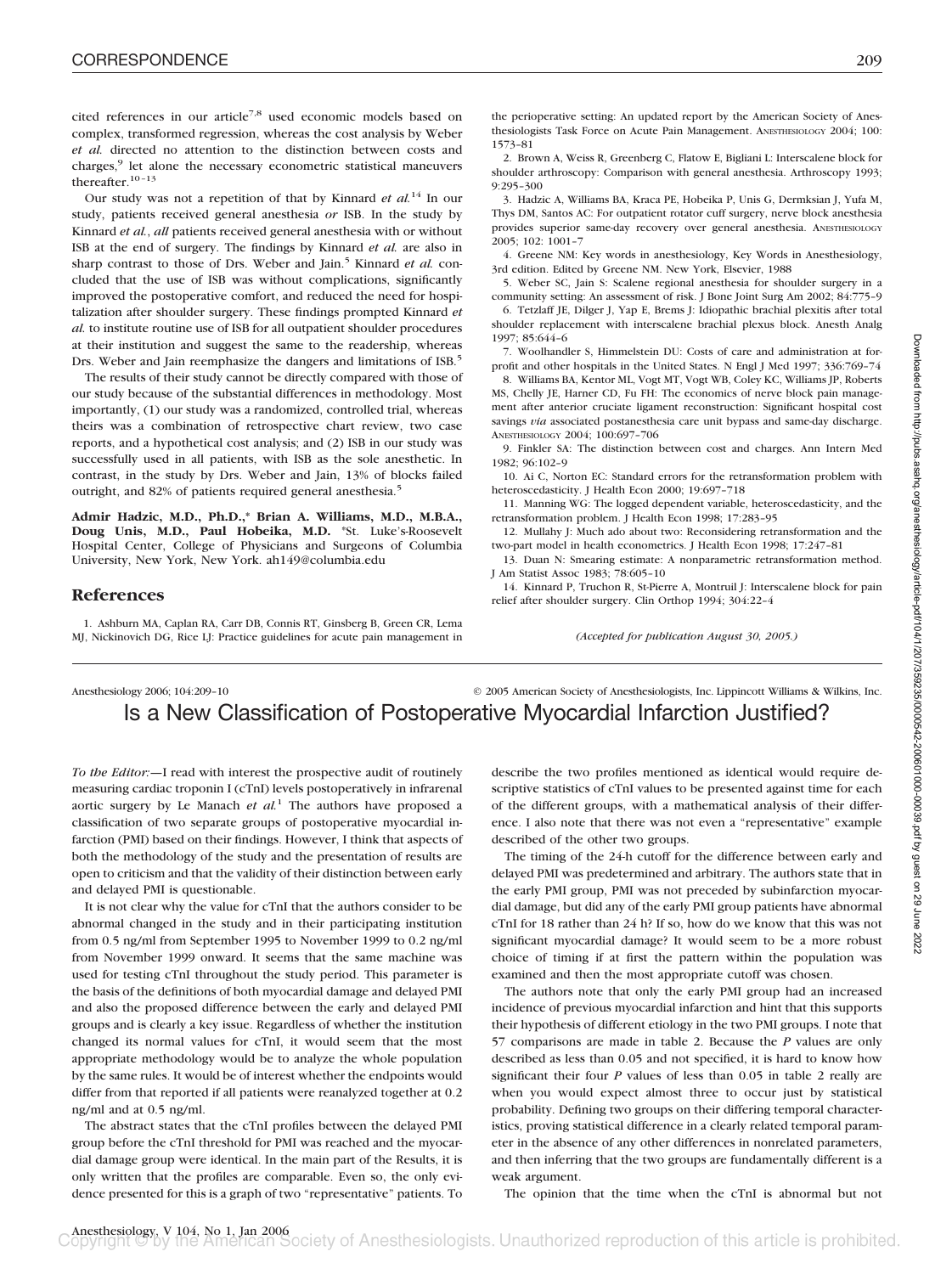diagnostic of PMI should be considered a "golden period," and the hypothesis that intensive interventions may influence outcome is attractive. The description of the natural history of cTnI changes would be more useful if we knew whether the ischemia was silent or associated with evidence that would have resulted in appropriate therapy anyway. I would like to know whether the myocardial damage group or the patients with abnormal cTnI before PMI had chest pain, dyspnea, heart failure, arrhythmias, or other electrocardiographic changes suggestive of ischemia.

In conclusion, the authors have not shown a bimodal distribution that would justify the classification of PMI as early and delayed, nor have they conclusively shown a fundamental difference between rapidonset and delayed-onset PMI groups on the evidence as presented.

*In Reply:*—We thank Dr. Bould for his interest in our article.<sup>1</sup> Our definition of myocardial infarction was based on the normal values in our specific laboratory.<sup>2</sup> The threshold for abnormal cardiac troponin I (cTnI) was modified by the laboratory of our hospital, which, after an improved accuracy of the dosage technique of cTnI, considered as abnormal a value above the serum 99th percentile of the normal population.3 Because the normal value in our laboratory changed, so did the definition of myocardial necrosis. This is in complete agreement with the definition of myocardial infarction in the literature, which clearly considers cTnI plasma level as the accepted standard to evidence postoperative myocardial infarction.

Dr. Bould suggests a complementary analysis to better describe differences between myocardial damage and delayed myocardial infarction. We believe that no complicated descriptive statistics are needed, because cTnI values of the two groups are very similar, as evidenced in figure 1. A 24-h delay was arbitrarily retained to separate the early myocardial infarction and delayed myocardial infarction groups. From a clinical standpoint, we consider that myocardial damage lasting more than 24 h preceding myocardial infarction provides a unique opportunity to introduce a treatment to improve myocardial oxygen balance. In addition, a 24-h interval has some statistical relevance, considering that a normal distribution cannot be excluded using a Shapiro-Wilk W test for the distribution of the delay to peak cTnI (and 1.5-ng/ml threshold) in the delayed myocardial infarction and postoperative myocardial infarction groups, whereas an abnormal distribution was found in the overall myocardial infarction population. Nevertheless, we assume that normality tests have low statistical power (probability of detecting nonnormal data) in small samples, and so those normality tests are not strong arguments to statistically separate two populations. Dr. Bould emphasizes that the statistical differences observed in table 2 might be due to change. We want to underline that these data are presented as more descriptive than explicative, and that no causal assumption could be made in this study.

Our conclusions are based on a significant difference in the incidence of previous myocardial infarction between early myocardial infarction and myocardial damage groups with a *P* value lower than 0.002.

A "representative" example of a control group in which by definition cTnI plasma level equals zero, cannot be shown in a figure in which cTnI plasma levels are represented on the vertical axis. In addition, this graph was included in the manuscript to illustrate a "golden period,"

Moreover, I think the suggestion that early PMI is "hitherto unrecognized in the postoperative setting" is unfounded.

**M. Dylan Bould, M.B., Ch.B., M.R.C.P., F.R.C.A.,** Royal Brompton Hospital, London, United Kingdom. dylanbould@yahoo.co.uk

#### **Reference**

1. Le Manach Y, Perel A, Coriat P, Godet G, Bertrand M, Riou B: Early and delayed myocardial infarction after abdominal aortic surgery. ANESTHESIOLOGY 2005; 102:885–91

*(Accepted for publication October 12, 2005.)*

Anesthesiology 2006; 104:210 © 2005 American Society of Anesthesiologists, Inc. Lippincott Williams & Wilkins, Inc.

explaining why the inclusion of a "representative" patient of the early group would have been confusing for the reader.

As firmly established in the literature, abnormal postoperative cTnI levels are rarely associated with clinical symptoms. Moreover, pain, dyspnea, and hypotension have many extracardiac causes after major vascular surgery and are unacceptable surrogates for myocardial infarction.

In conclusion, there is a very clear temporal distinction between the groups as to both time to first abnormal cTnI value and time to peak cTnI value, whereas the time from the end of surgery to first abnormal value was the same. Consequently, we believe that our conclusions are justified. Numerous previously published articles describe considerably prolonged myocardial damage before postoperative myocardial infarction. This has led to the development of the prevalent theory of cumulative myocardial injury as the main process that leads to postoperative myocardial infarction. Our early myocardial infarction group clearly does not fit into that category. Hence, we dared to offer the hypothesis that there may be two types of postoperative myocardial infarction. Dr. Bould's arguments have not convinced us that our hypothesis is wrong.

**Pierre Coriat, M.D.,\* Yannick Le Manach, M.D., Azriel Perel,** M.D. \*Centre Hospitalo-Universitaire Pitié-Salpêtrière, Paris, France. pierre.coriat@psl.ap-hop-paris.fr

#### **References**

1. Le Manach Y, Perel A, Coriat P, Godet G, Bertrand M, Riou B: Early and delayed myocardial infarction after abdominal aortic surgery. ANESTHESIOLOGY 2005; 102:885–91

2. Luepker RV, Apple FS, Christenson RH, Crow RS, Fortmann SP, Goff D, Goldberg RJ, Hand MM, Jaffe AS, Julian DG, Levy D, Manolio T, Mendis S, Mensah G, Pajak A, Prineas RJ, Reddy KS, Roger VL, Rosamond WD, Shahar E, Sharrett AR, Sorlie P, Tunstall-Pedoe H: Case definitions for acute coronary heart disease in epidemiology and clinical research studies: A statement from the AHA Council on Epidemiology and Prevention; AHA Statistics Committee; World Heart Federation Council on Epidemiology and Prevention; the European Society of Cardiology Working Group on Epidemiology and Prevention; Centers for Disease Control and Prevention; and the National Heart, Lung, and Blood Institute. Circulation 2003; 108:2543–9

3. Apple FS, Murakami MM: Serum 99th percentile reference cutoffs for seven cardiac troponin assays. Clin Chem 2004; 50:1477–9

*(Accepted for publication October 12, 2005.)*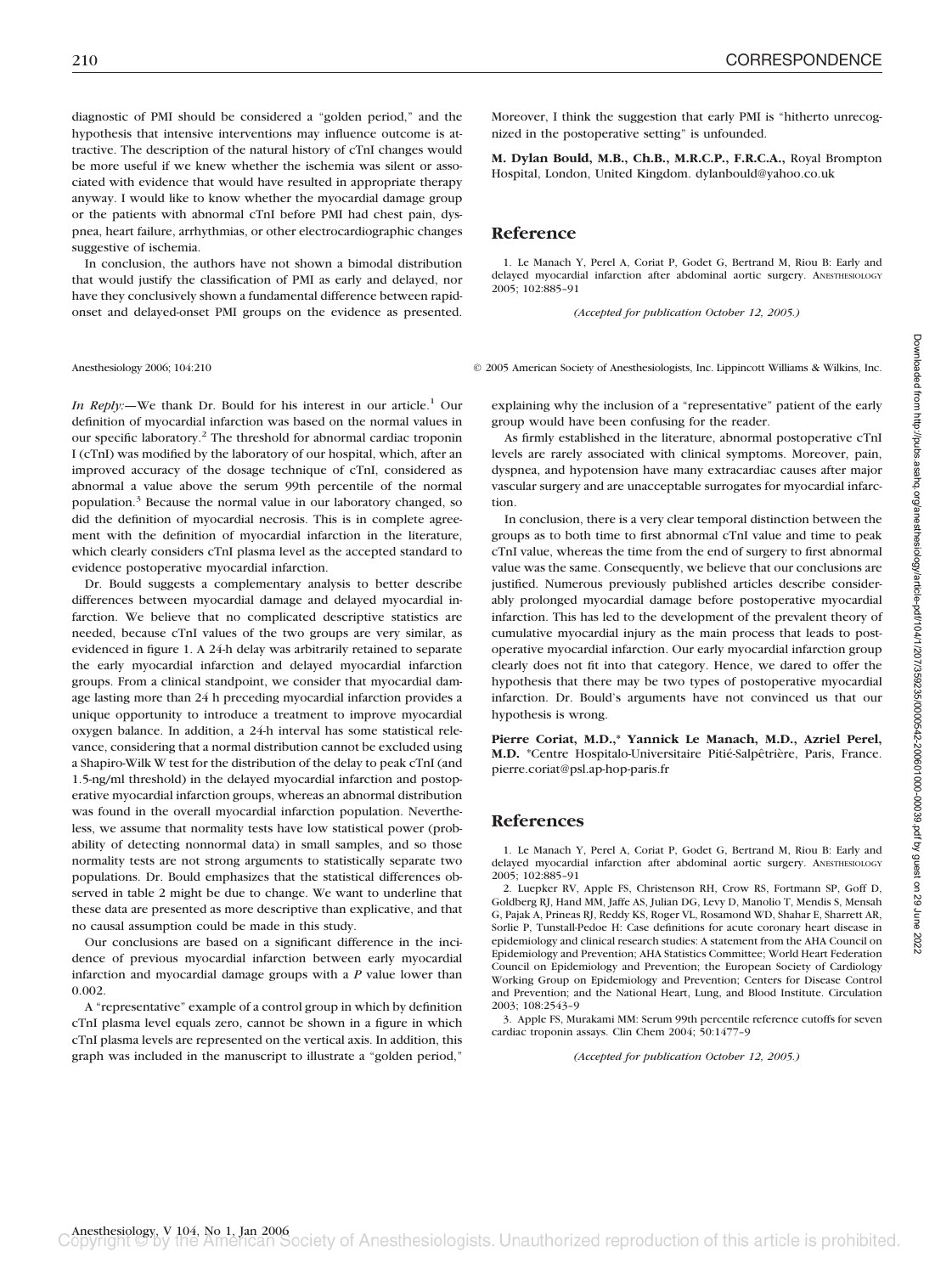Anesthesiology 2006; 104:211 © 2005 American Society of Anesthesiologists, Inc. Lippincott Williams & Wilkins, Inc.

# Is Xenon Really Neuroprotective after Cardiac Arrest?

*To the Editor:—*Xenon has recently been shown to act as a neuroprotective agent in several *in vitro* and *in vivo* models of acute neuronal injury, probably inhibiting the *N*-methyl-D-aspartate receptor.<sup>1,2</sup> In the May issue of ANESTHESIOLOGY, Schmidt et al.<sup>3</sup> provided pioneering data on the effects of xenon on porcine brains assessed by hemodynamic, electrophysiologic, and metabolic measurements in a large animal model of cardiac arrest and subsequent cardiopulmonary resuscitation. Using a microdialysis technique, they documented that levels of glycerol, an integral part of the cell membrane, are significantly lower after 90 min of reperfusion in pigs that received xenon anesthesia before cardiac arrest was induced when compared with a control group that was anesthetized with a total intravenous regimen. No other parameter, including glutamate, lactate, lactate/pyruvate ratio, brain tissue partial pressure of oxygen, and intracranial pressure, showed significant differences between the groups.

In the Western hemisphere, approximately 800,000 people annually experience sudden cardiac death.<sup>4,5</sup> Although survival rates are increasing, complete neurologic recovery is often far from certain, and by the time of hospital discharge, every second patient is neurologically severely disabled or comatose.<sup>6</sup> Accordingly, there is urgent need to find strategies that ameliorate neuronal injury.

In this respect, the study by Schmidt  $et \text{ } al^3$  is of high clinical relevance. However, we believe that some major limitations in the study design and the interpretation of the results are not adequately discussed.

First, a major drawback of this study that detracts from its clinical significance is that the authors elected to use an extremely short duration of cardiac arrest that results in only minor brain damage, if at all.<sup>7</sup> It is therefore not surprising that the authors failed to establish differences in extracellular glutamate values. In contrast, the evidence for glycerol as a surrogate for neuronal damage is weak because glycerol is a naturally occurring three-carbon alcohol that is ubiquitously present in considerable amounts in the human body and an integral part of the energy metabolism.8 Glycerol readily moves across the blood–brain barrier, and therefore, increases in dialysis fluid are not exclusively indicative of nerve cell damage but might reflect overall metabolic changes or changes due to exogenous sources.<sup>9,10</sup> Second, animals received xenon before cardiac arrest was induced. In the overwhelming majority of cases, however, cardiac arrest occurs suddenly and unexpectedly. A possible indication for xenon pretreatment might be procedures that require short periods of circulatory standstill, such as insertion of implantable cardioverters/defibrillators, which is known to be associated with neurocognitive sequelae.<sup>11</sup> Third, the authors should consider the possibility that the anesthetic regimen might have biased the results because they used an opioid for pain relief, which reportedly exerts neuroprotective properties.<sup>12</sup> Finally,

definitive parameters of neurologic injury, *i.e.*, measurements of serum markers of nervous tissue damage and neurohistopathologic examinations of vulnerable brain regions, would have been of major benefit to the study. In conclusion, the authors did not demonstrate that xenon is really neuroprotective in the setting of global ischemia and reperfusion, and accordingly, we believe that the title of the article, "Xenon Attenuates Cerebral Damage after Ischemia in Pigs," overstates the data presented. Notwithstanding these important limitations, we acknowledge and appreciate that the authors have applied xenon for the first time in this clinically highly relevant model, and we hope that the article will stimulate further research in this area.

**Michael Fries, M.D.,\* Joachim Weis, M.D., Ph.D., Rolf Rossaint, M.D., Ph.D.** \*University Hospital RWTH Aachen, Aachen, Germany. mfries@ukaachen.de

#### **References**

1. Wilhelm S, Ma D, Maze M, Franks NP: Effects of xenon on *in vitro* and *in vivo* models of neuronal injury. ANESTHESIOLOGY 2002; 96:1485–91

2. de Sousa SL, Dickinson R, Lieb WR, Franks NP: Contrasting synaptic actions of the inhalational general anesthetics isoflurane and xenon. ANESTHESIOLOGY 2000; 92:1055–66

3. Schmidt M, Marx T, Gloggl E, Reinelt H, Schirmer U: Xenon attenuates cerebral damage after ischemia in pigs. ANESTHESIOLOGY 2005; 102:929–36

4. de Vreede-Swagemakers JJ, Gorgels AP, Dubois-Arbouw WI, van Ree JW, Daemen MJ, Houben LG, Wellens HJ: Out-of-hospital cardiac arrest in the 1990's: A population-based study in the Maastricht area on incidence, characteristics and survival. J Am Coll Cardiol 1997; 30:1500–5

5. Zheng ZJ, Croft JB, Giles WH: Sudden cardiac death in the United States, 1989 to 1998. Circulation 2001; 104:2158–63

6. Wenzel V, Krismer AC, Arntz HR, Sitter H, Stadlbauer KH, Lindner KH, European Resuscitation Council Vasopressor during Cardiopulmonary Resuscitation Study Group: A comparison of vasopressin and epinephrine for out-ofhospital cardiopulmonary resuscitation. N Engl J Med 2004; 350:105–13

7. Radovsky A, Safar P, Sterz F, Leonov Y, Reich H, Kuboyama K: Regional prevalence and distribution of ischemic neurons in dog brains 96 hours after cardiac arrest of 0 to 20 minutes. Stroke 1995; 26:2127–33

8. Robergs RA, Griffin SE: Glycerol: Biochemistry, pharmacokinetics and clinical and practical applications. Sports Med 1998; 26:145–67

9. Berger C, Sakowitz OW, Kiening KL, Schwab S: Neurochemical monitoring of glycerol therapy in patients with ischemic brain edema. Stroke 2005; 36:e4–6

10. Gliemroth J, Klaus S, Bahlmann L, Klohn A, Duysen K, Reith A, Arnold -H: Interstitial glycerol increase in microdialysis after glycerol enema. J Clin Neurosci 2004; 11:53–6

11. Murkin JM, Baird DL, Martzke JS, Yee R: Cognitive dysfunction after ventricular fibrillation during implantable cardioverter/defibrillator procedures is related to duration of the reperfusion interval. Anesth Analg 1997; 84:1186–92

12. Lim YJ, Zheng S, Zuo Z: Morphine preconditions Purkinje cells against cell death under *in vitro* simulated ischemia-reperfusion conditions. ANESTHESIOLOGY 2004; 100:562–8

*(Accepted for publication October 12, 2005.)*

Anesthesiology 2006; 104:211-2 © 2005 American Society of Anesthesiologists, Inc. Lippincott Williams & Wilkins, Inc.

*In Reply:—*The study presented in "Xenon Attenuates Cerebral Damage after Ischemia in Pigs"<sup>1</sup> was designed and performed in our Department of Cardiac Anesthesia (Ulm, Germany). After cardiac bypass surgery, neurologic complications are well known to be a major problem leading to prolonged intensive care unit stay and additional costs.<sup>2</sup> With this investigation, we aimed to simulate a situation of *expected* transient cessation of cerebral perfusion with a definitive offset and onset. In this clinically relevant situation, the depletion of central

nervous system's energy stores occurs within 2–4 min of anoxia, leading to cellular damage and possible consecutive irreversible cell death. As described, this *expected* situation might be relevant, *e.g.*, in temporary clipping in cerebral aneurysm, aortic arch surgery, or carotid surgery.

In preliminary studies, we observed that the percentage of animals with return of spontaneous circulation after cardiac fibrillation times exceeding the period as applied in our study significantly decreased.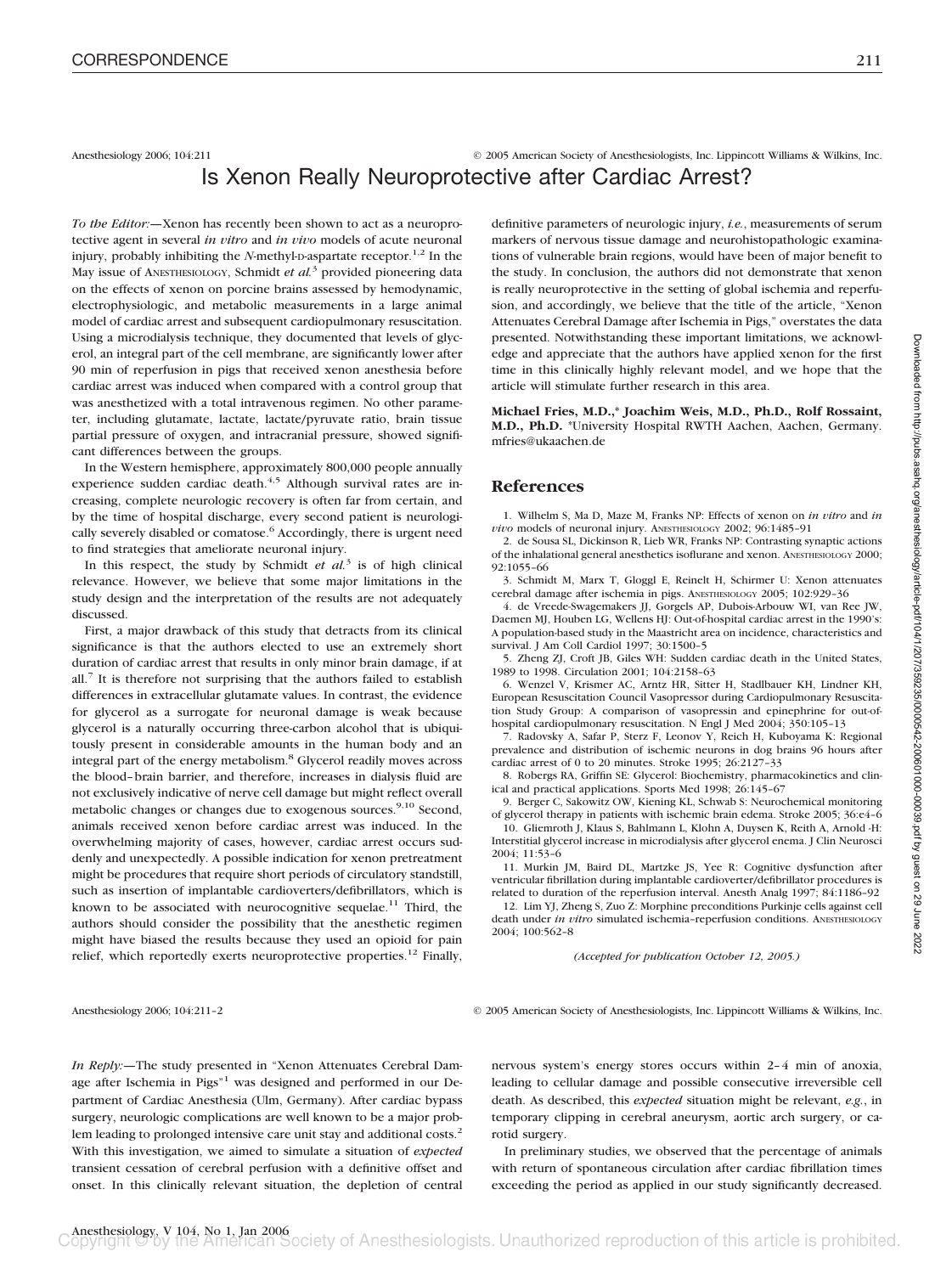Therefore, the given times were found to be the maximum periods of ventricular fibrillation in pigs with a realistic option of successful *cardiac* resuscitation.

The effect of ischemia/hypoxia was investigated using cerebral microdialysis in identical setups during anesthesia with inhalation of xenon *versus* total intravenous anesthesia. Regarding the results of intracerebral microdialysis, we have discussed that the lack of peak increase of glutamate concentrations could also be due to harvesting time of microdialysis fluid volume. Regarding the question of glycerol concentrations and possible extracerebral sources, we measured identical changes of concentrations until 90 min after cardiac arrest for both groups. This finding is not surprising at all, because the primary lesion due to anoxia, the described resuscitation regimens, and the measured cardiopulmonary resuscitation times did not differ significantly between the groups. In case of relevant extracerebral production of glycerol, differences in glycerol concentrations should be seen directly after return of spontaneous circulation, which was not the case. Therefore, it is not likely that changes in glycerol kinetics or extracerebral sources would explain the differences in glycerol concentrations between the groups after 90 min of reperfusion. Even if there would be a relevant exogenous concentration of glycerol, the effect, if at all, would be same in both groups. In our opinion, the difference in glycerol concentrations after 90 min during the time of reperfusion is more likely to be interpreted as a neuroprotective effect of xenon.

Like Fries *et al.*, we considered the influence of comedication to contribute to a possible neuroprotective effect, which in that case would not have been the effect of xenon. However, the contribution of a different depth of anesthesia leading to a different level of metabolism in the central nervous system during hypoxia/ischemia was considered to have an important influence on our findings, too. Therefore, we adjusted the level of background anesthesia according to comparable electroencephalographic levels, and, as described in our article, *reduced* amounts of comedication were administered in the xenon group. The difference in glycerol kinetics after establishment of return of spontaneous circulation with *lower* postcardiopulmonary resuscitation concentrations in the xenon group is therefore not likely to be explained by *lower* amounts of comedication.

We agree with Fries *et al.* and regard it to be an advantage if additional diagnostic tools are used to contribute to the explanation of central nervous system damage assessment. Being a noninvasive tool and therefore possibly an option for human studies as well, magnetic resonance imaging scans were added to this experimental setting. We performed magnetic resonance imaging scans 4 h after return of spontaneous circulation and calculated the apparent diffusion coefficients, being used as a method to assess the water content of the central nervous system as a parameter for tissue damage.<sup>3</sup> Interpretation of technical and anatomical aspects regarding the achieved data was difficult because, to our knowledge, there have been no comparable data published about German Landrace pigs until the present. Preliminary technical data from this study were published recently.<sup>4</sup>

Regarding neuroprotective effects of xenon after global ischemia, we found a significant benefit for the xenon-treated group *versus* the total intravenous anesthesia group in apparent diffusion coefficients results. The combination of magnetic resonance imaging findings and cerebral microdialysis results are regarded to be valuable to demonstrate the neuroprotective effect of xenon more clearly.

**Michael Schmidt, M.D., P.D.,\* Helmut Reinelt, M.D., P.D., Thomas Marx, M.D., P.D.** \*University of Ulm, Ulm, Germany. michael.schmidt@medizin.uni-ulm.de

### **References**

1. Schmidt M, Marx T, Glöggl E, Reinelt H, Schirmer U: Xenon attenuates cerebral damage after ischemia in pigs. ANESTHESIOLOGY 2005; 102:929–36

2. Roach GW, Kanchuger M, Mangano CM, Newman M, Nussmeier N, Wolman R, Aggarwal A, Marschall K, Graham SH, Ley C: Adverse cerebral outcomes after coronary bypass surgery. Multicenter Study of Perioperative Ischemia Research Group and the Ischemia Research and Education Foundation Investigators. N Engl J Med 1996; 335:1857–63

3. van Dorsten FA, Olah L, Schwind W, Grune M, Uhlenkukken U, Pillekamp F, Hossmann KA, Hoehn M: Dynamic changes of ADC, perfusion, and NMR relaxation parameters in transient focal ischemia of rat brain. Magn Reson Med 2002; 47:97–104

4. Marx T, Schmidt M, Schirmer U, Reinelt H: Cerebral damage assessment using apparent diffusion coefficients and intracerebral microdialysis. Biomed Eng 2005; 50:239–40

*(Accepted for publication October 12, 2005.)*

Anesthesiology 2006; 104:212–3 © 2005 American Society of Anesthesiologists, Inc. Lippincott Williams & Wilkins, Inc.

## A Simple Preanesthesia Dental Examination

*To the Editor:—*Damage to the teeth can occur during general anesthesia<sup>1</sup> and is a common cause of claims against anesthesiologists.<sup>2,3</sup> A detailed knowledge of the preanesthesia dental status provides a reliable way to distinguish valid from fraudulent (and often expensive) claims of injury. Here we present a simple system for performing and documenting a dental examination.

In North America, the standard convention for numbering teeth starts with No. 1 as the right upper wisdom tooth, proceeds around the maxillary arch to No. 16, drops to the wisdom tooth immediately below (No. 17), and thence proceeds around the mandibular arch to the lower right wisdom tooth (No. 32). The numbers are assigned to specific teeth, so a missing tooth is counted even though it is not there.

The anterior teeth are of most interest to an anesthesiologist because these are most likely to be damaged during intubation, or if a partially anesthetized patient should bite down hard on a rigid airway.<sup>3</sup> A simplified charting system for these teeth is shown in figure 1. The right upper canine (No. 6) is easy to identify. It and the left upper canine (No. 11) bracket two central incisors, Nos. 8 and 9 (the "Bugs



#### **Fig. 1. Easy tooth-numbering guide based on the concept that "11 times 2 equals 22."**

Bunny" teeth) and two smaller lateral incisors on each side (Nos. 7 and 10). The trick to the numbering system is realizing the correspondence between upper and lower teeth. The left lower canine is No. 22 (remember: "11 times 2 equals 22"), and normal teeth are symmetric around to the right lower canine (No. 27).

Our typical documentation of a preexisting dental condition contains comments such as "missing No. 6, and chipped No. 23." The presence of caps, crowns, bridges, and loose teeth should also be Support was provided solely from institutional and/or departmental sources. noted with the relevant tooth number. A drawing of a specific tooth is